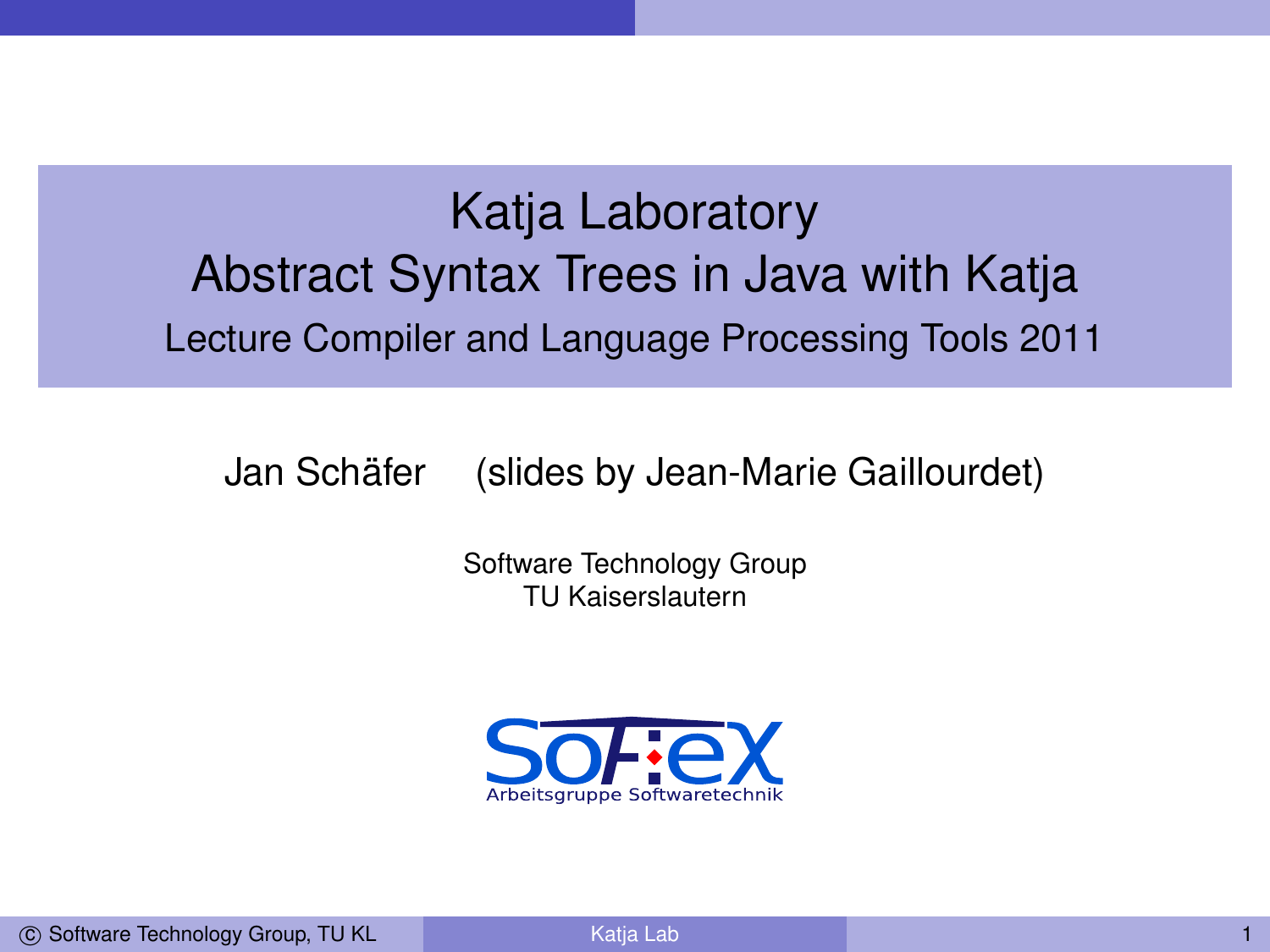# What's Katja?

- code generator for order-sorted datatypes in Java (and Haskell and Isabelle/HOL)
- goal: simplify generation and handling of ASTs in Java
- enable the implementation of attribute grammar systems (not quite yet)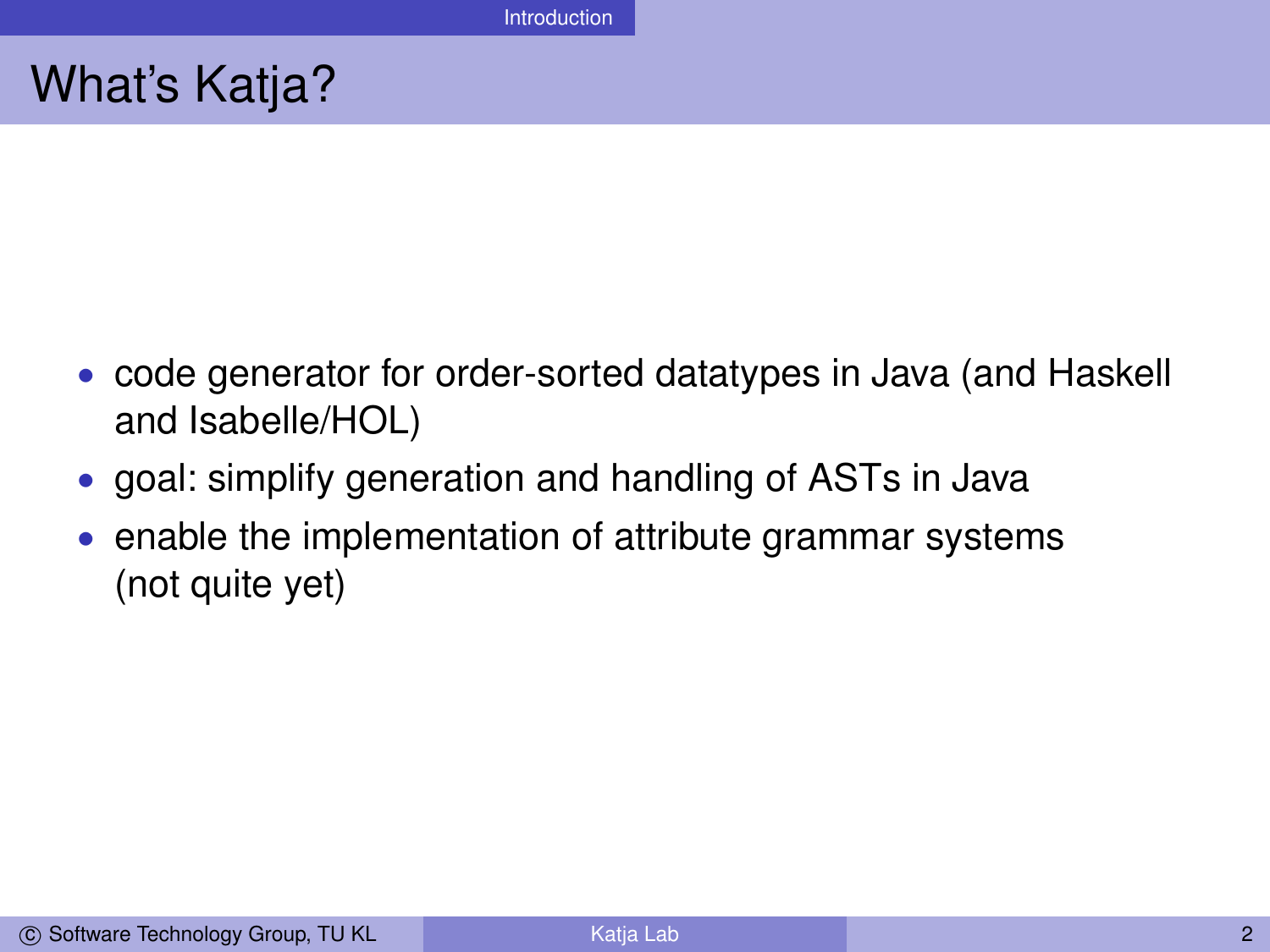### Design decisions

- functional terms in Java
	- $\blacktriangleright$  immutable
	- $\blacktriangleright$  globally shared
	- $\triangleright$  strutcural equality implies reference equality
- declarative specification as order-sorted datatypes
- statically typed (as far as possible)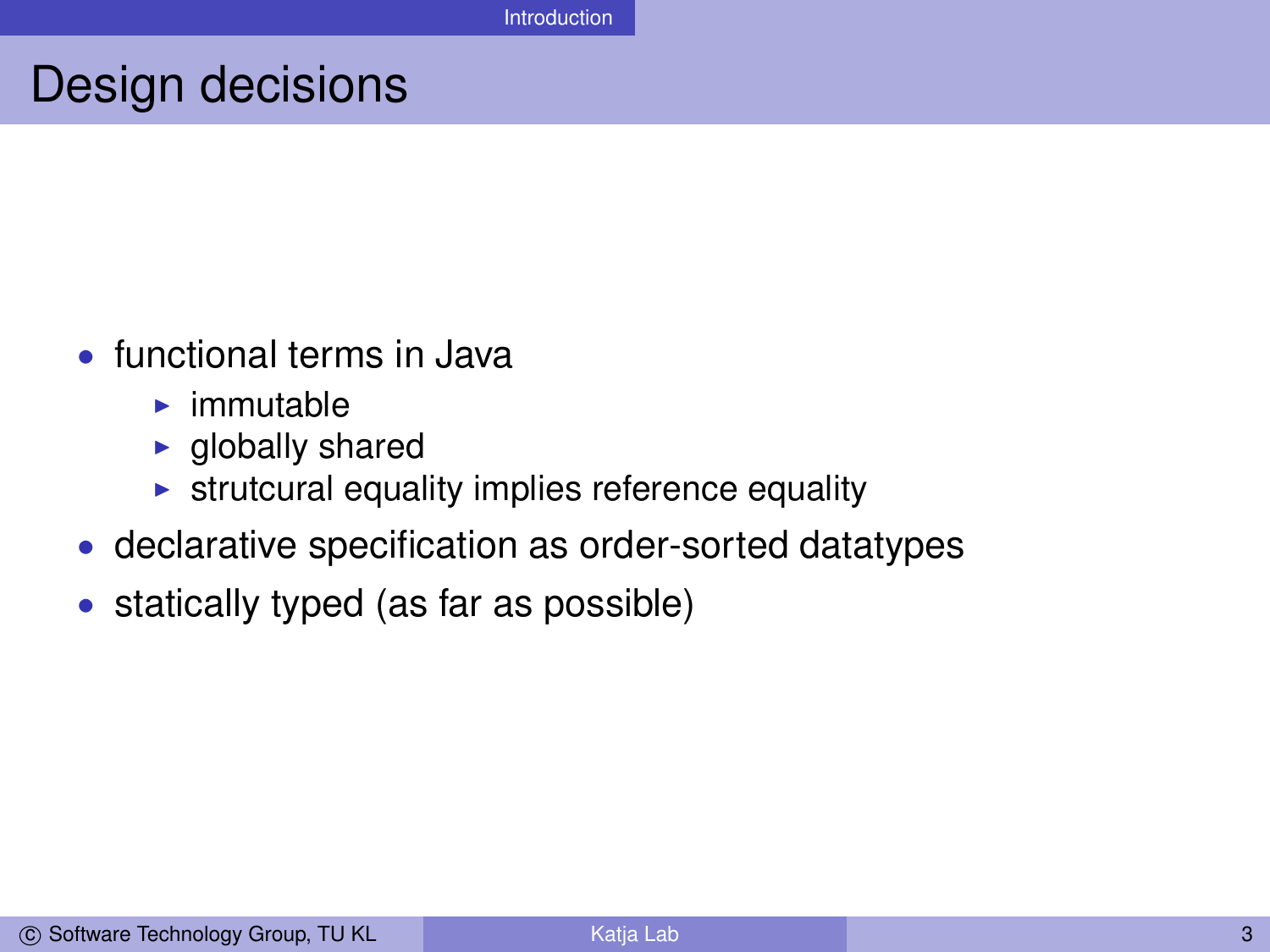# Katja - The Command Line Tool

### Executing Katja

java -jar katja.jar -b java -o -j spec.katja

Input: Specification of order-sorted datatype (\*.katja) Output: • SpecificationName.jar

- $\triangleright$  Generated sources and class files
- katja-common.jar (only with  $-i$ )
	- $\blacktriangleright$  Base library of Katja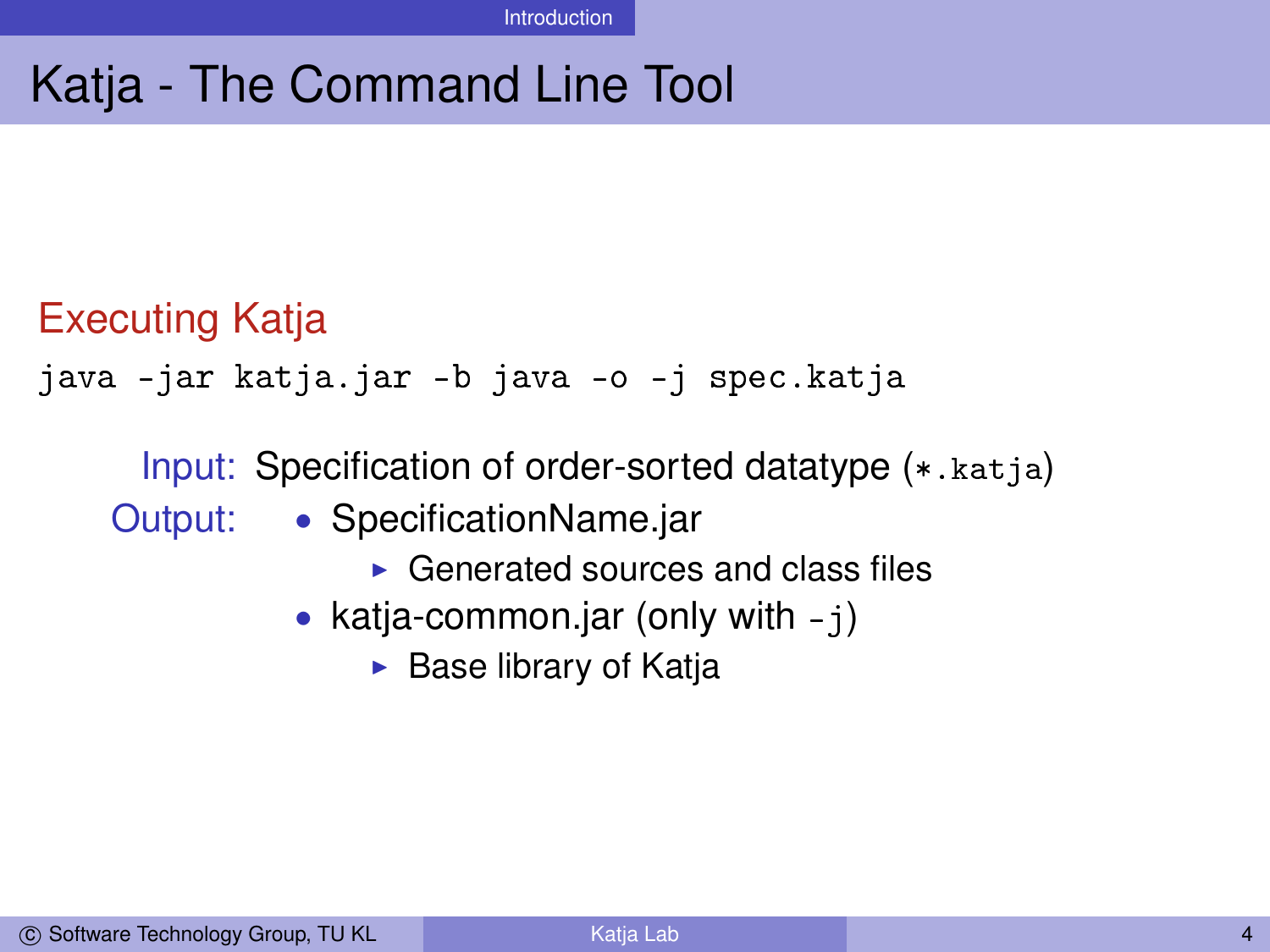### Katja Specifications

specification Formulas

```
external Integer
external String
```

```
Formula ( Expression top )
```

```
Expression = False | Implies | Not | Predicate
False ( )
Implies ( Expression left, Expression right )
Not ( Expression expr )
Predicate ( String name, Parameters vars )
```

```
Parameters * Variable
Variable ( Integer index )
```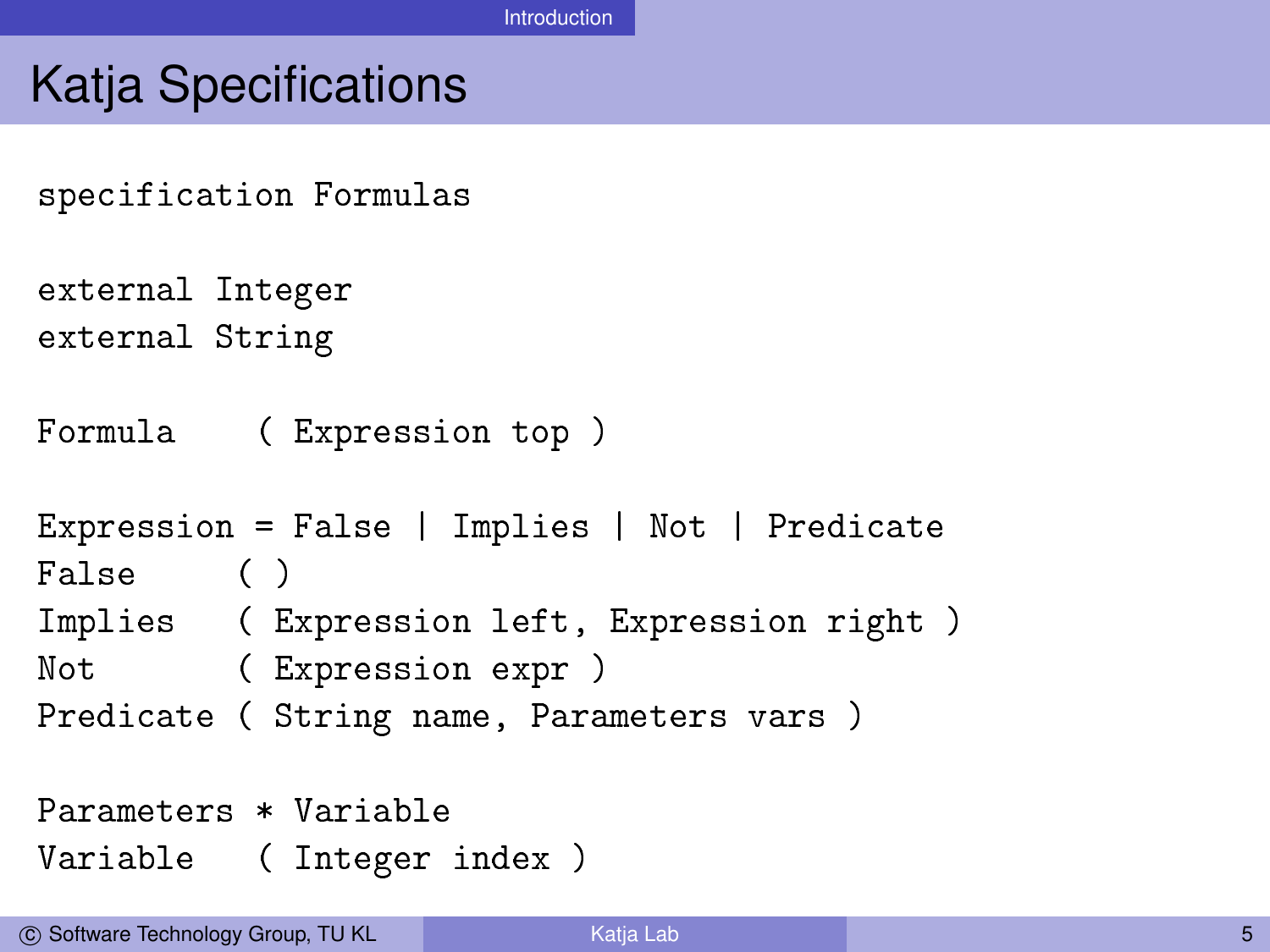Introduction

# Katja Specifications With Syntactic Sugar

```
specification Formulas
external Integer
external String
Formula ( Expression top )
Expression = False ()
          | Implies ( Expression left, Expression right )
           | Not ( Expression expr )
          | Predicate ( String name, Parameters vars )
Parameters * Variable
Variable ( Integer index )
```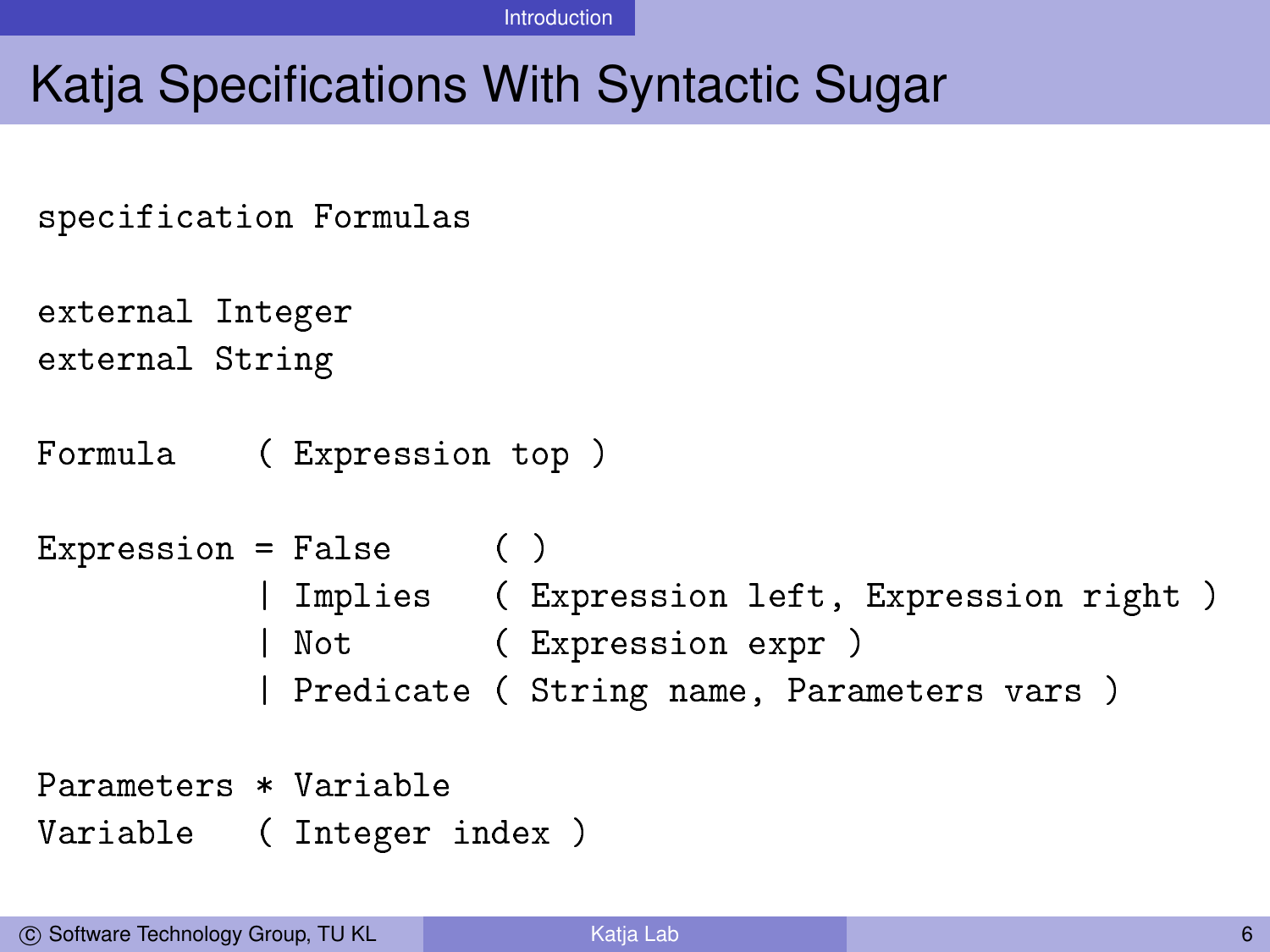# Katja Terms

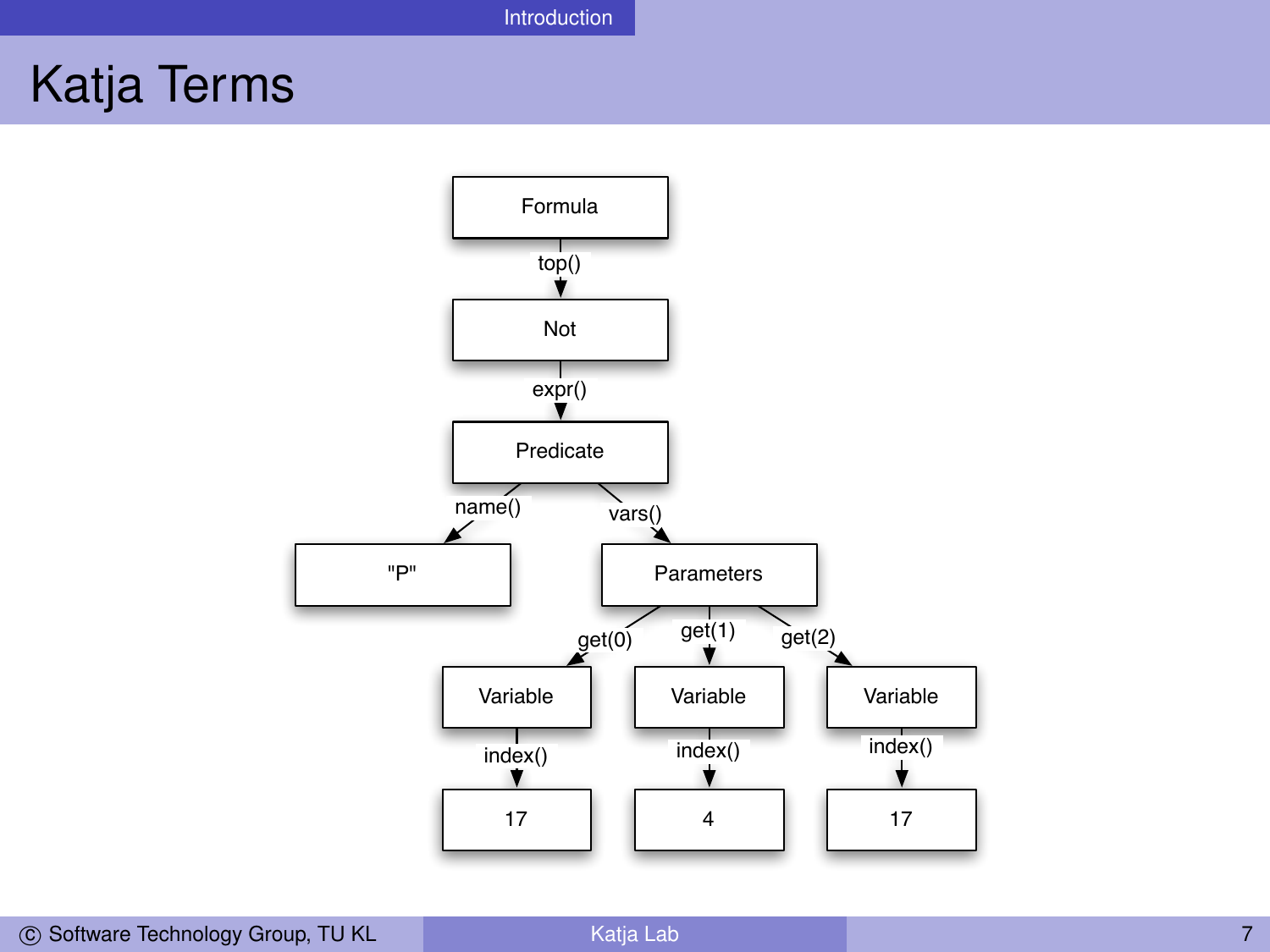# What is generated?

- an interface per sort
- a specification class with static constructor methods
- hidden implementations and utility classes/interfaces

### Example

```
import static softech.formula.Formulas.*;
import softech.formula.*;
```

```
... {
 Formula f = Formula( Not( Predicate( "P",
   Parameters( Variable(17), Variable(4),
                Variable(42))));
```
#### }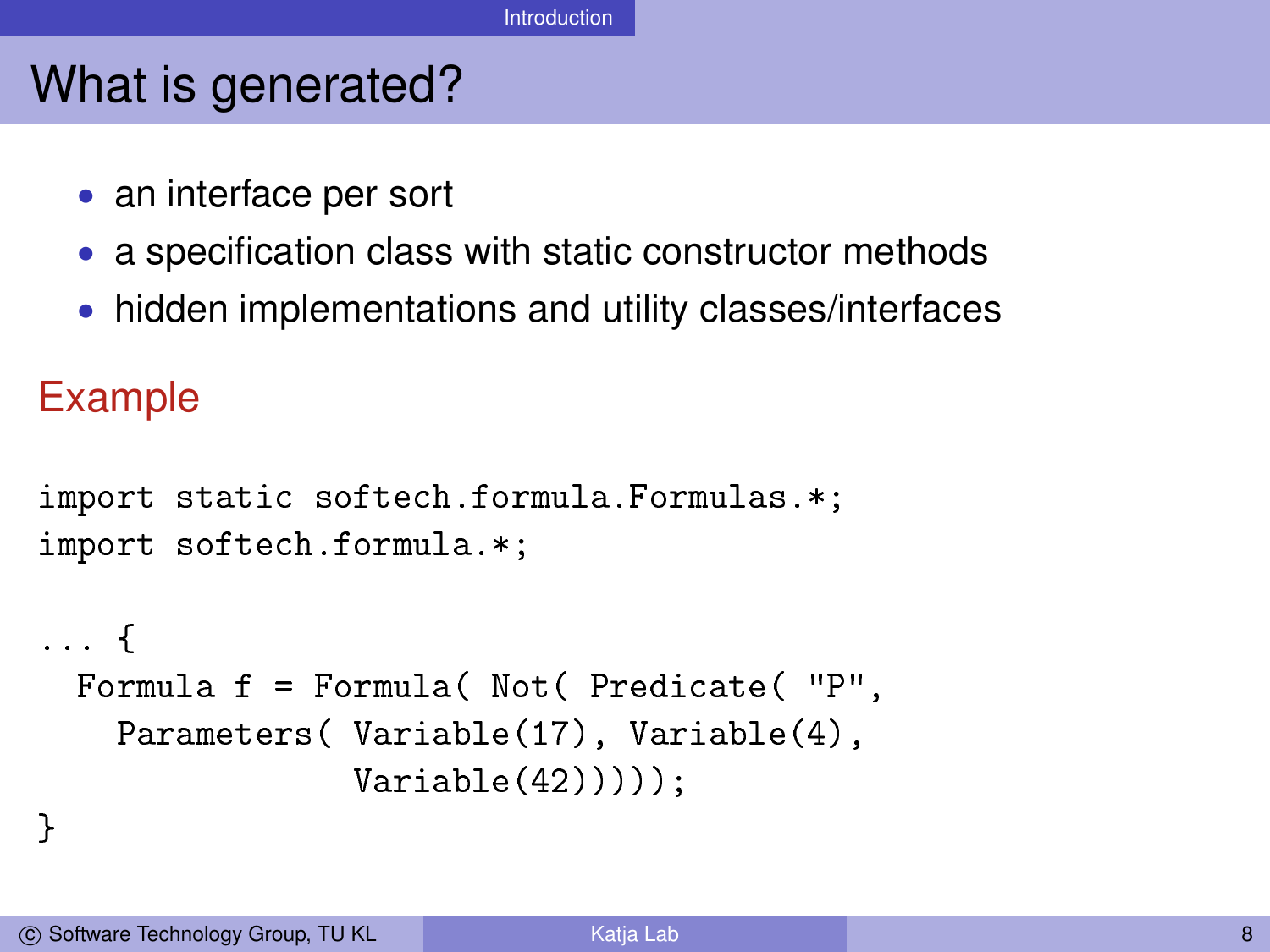### Last missing part

```
specification Formulas
backend java {
  package softech.formulas
  import java.lang.String
  import java.lang.Integer
}
external String
external Integer
...
```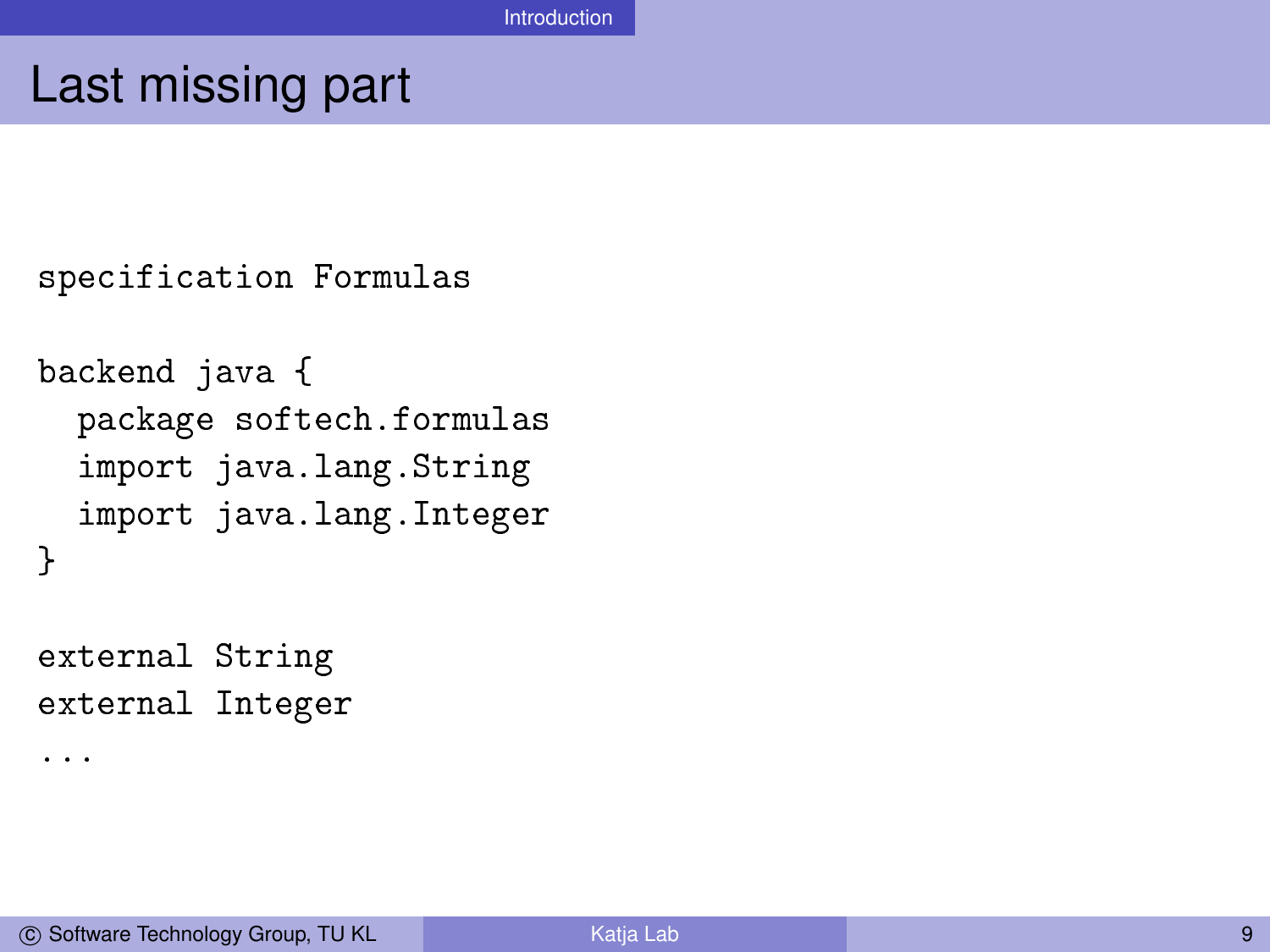# Expressions

| Literal  | (Integer value)                                             |
|----------|-------------------------------------------------------------|
| Variable | (String name)                                               |
| Plus     | ( Expression left, Expression right )                       |
| Minus    | (Expression left, Expression right)                         |
| Mult     | (Expression left, Expression right)                         |
| Div      | (Expression left, Expression right)                         |
|          | Expression = Plus   Minus   Mult   Div   Literal   Variable |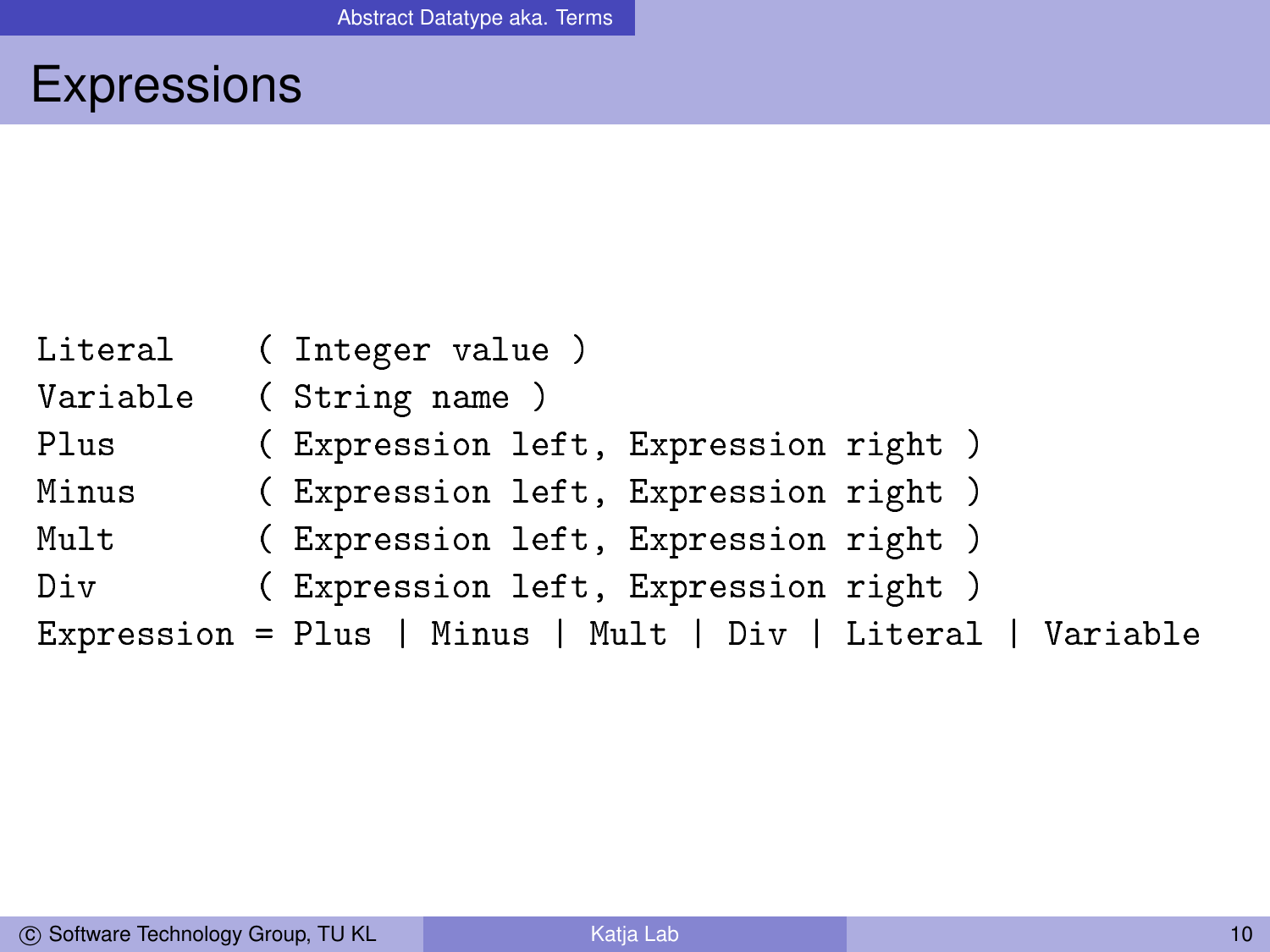### Switch Classes

• simulate switch construct of Java over variants

```
...
f.top().Switch( new Expression.Switch<Integer,NE> {
  public CaseFalse() throws NE { ... }
  public CaseImplies(Expression left, Expression right)
    throws NE { ... }
  public CaseNot(Expression expr) throws NE { ... }
  public CasePredicate(String name, Parameters vars)
    throws NE { ... }
});
```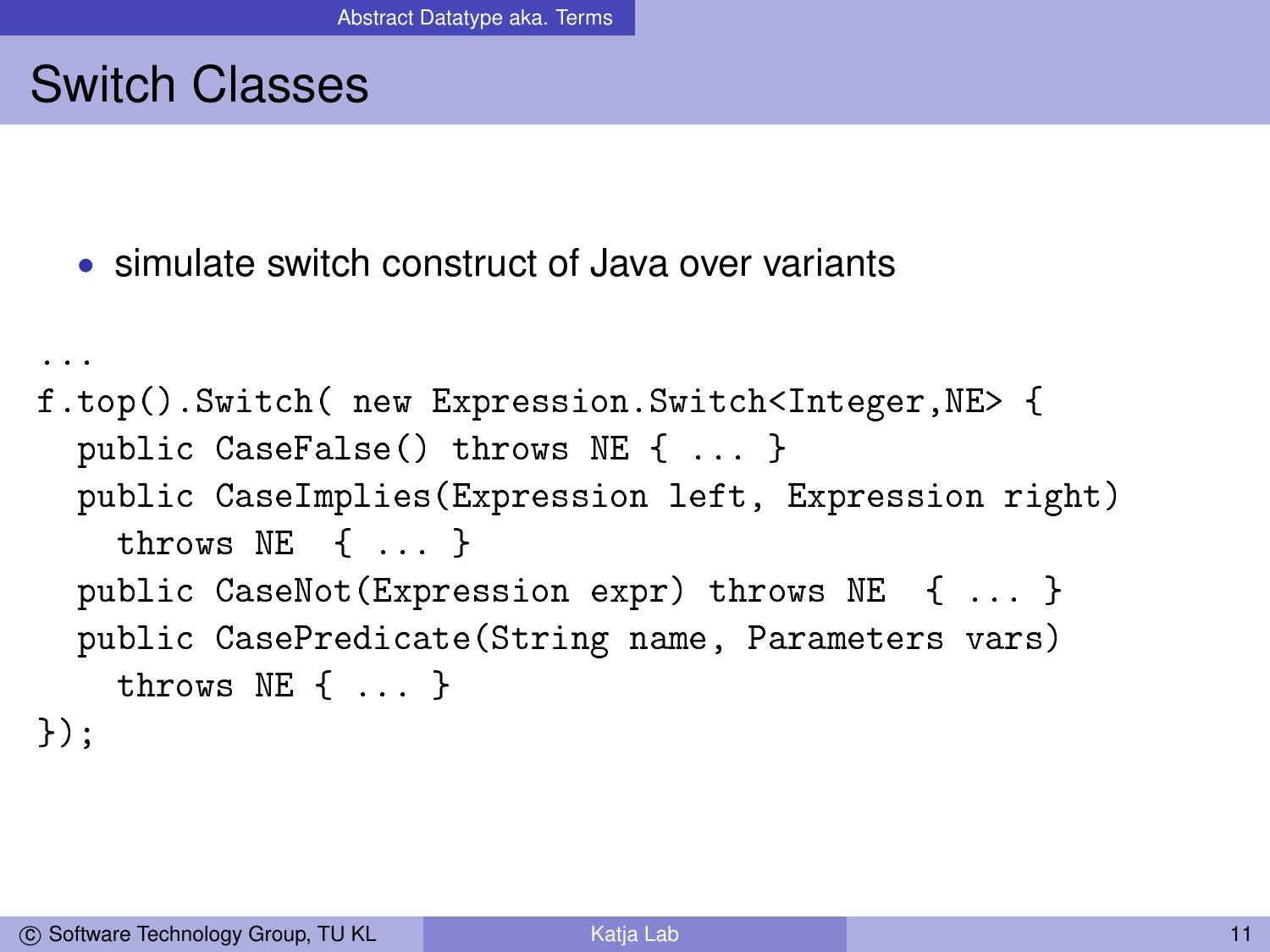#### Task 1

- create a Katja specification file for expressions
- compile it
- write a method Integer eval(Expression e) to evaluate expressions without variables
- use an exception to signal the presence of variables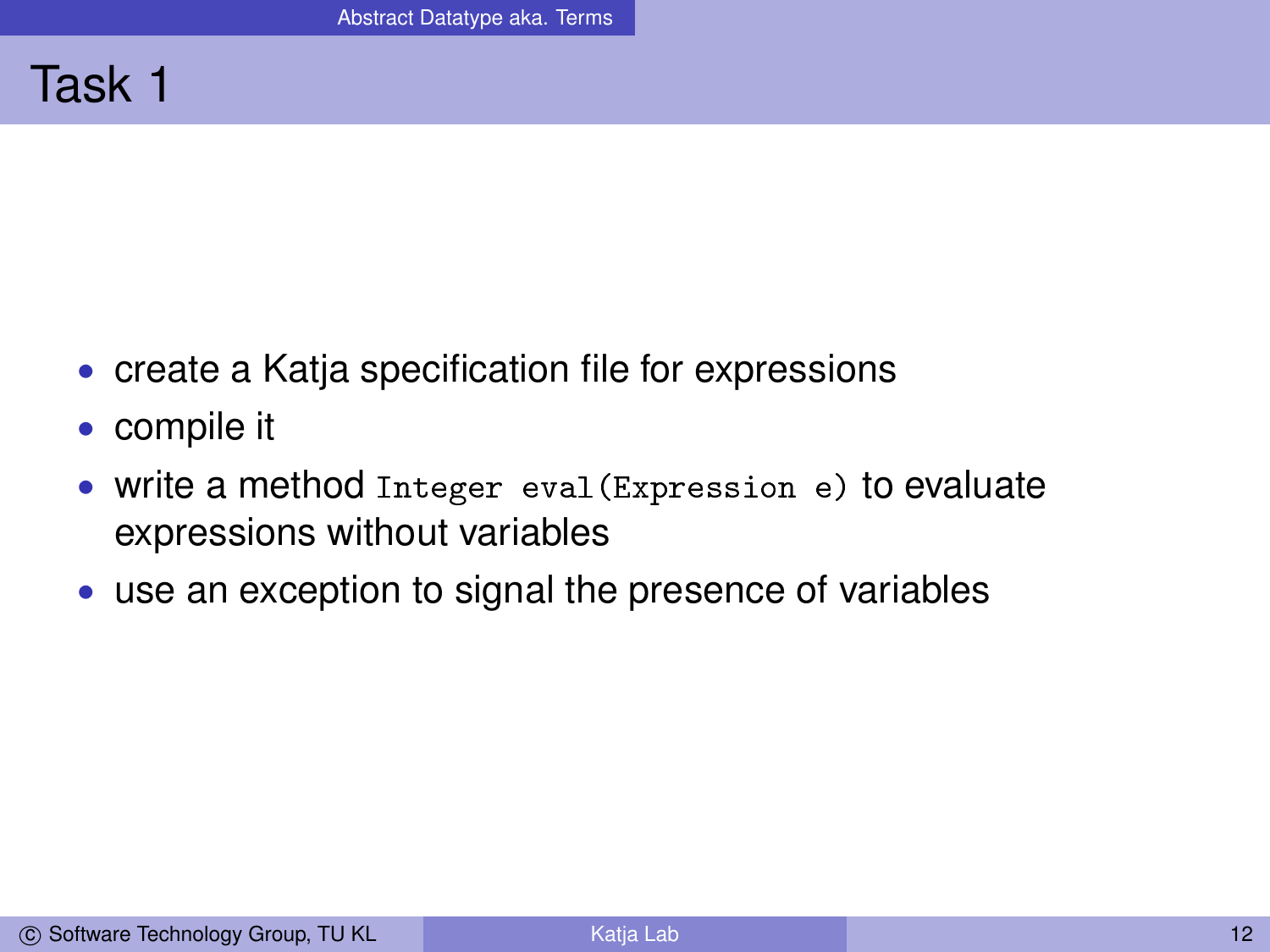## **Solution**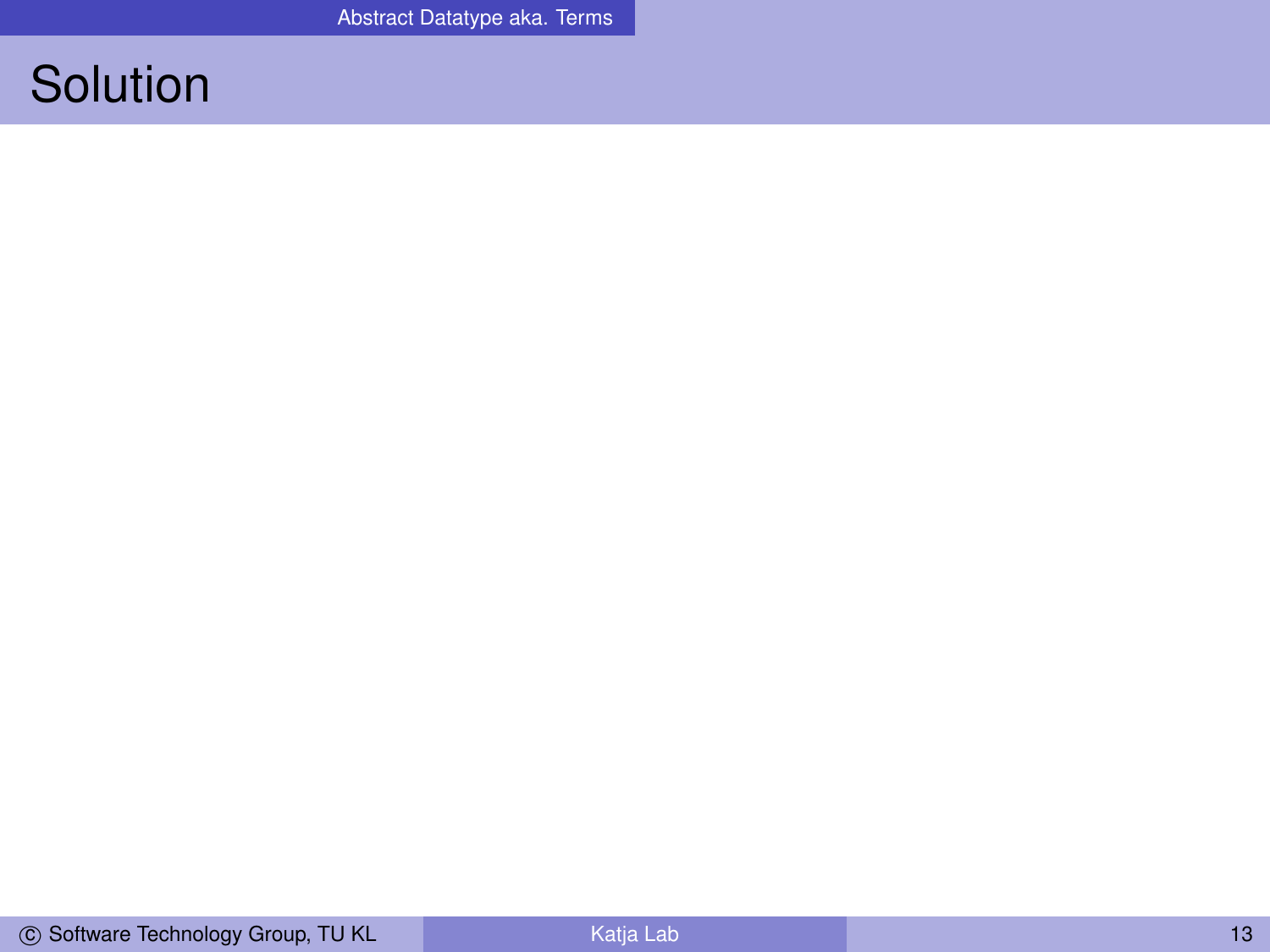### Terms vs. Term-Positions



#### root Formula Pos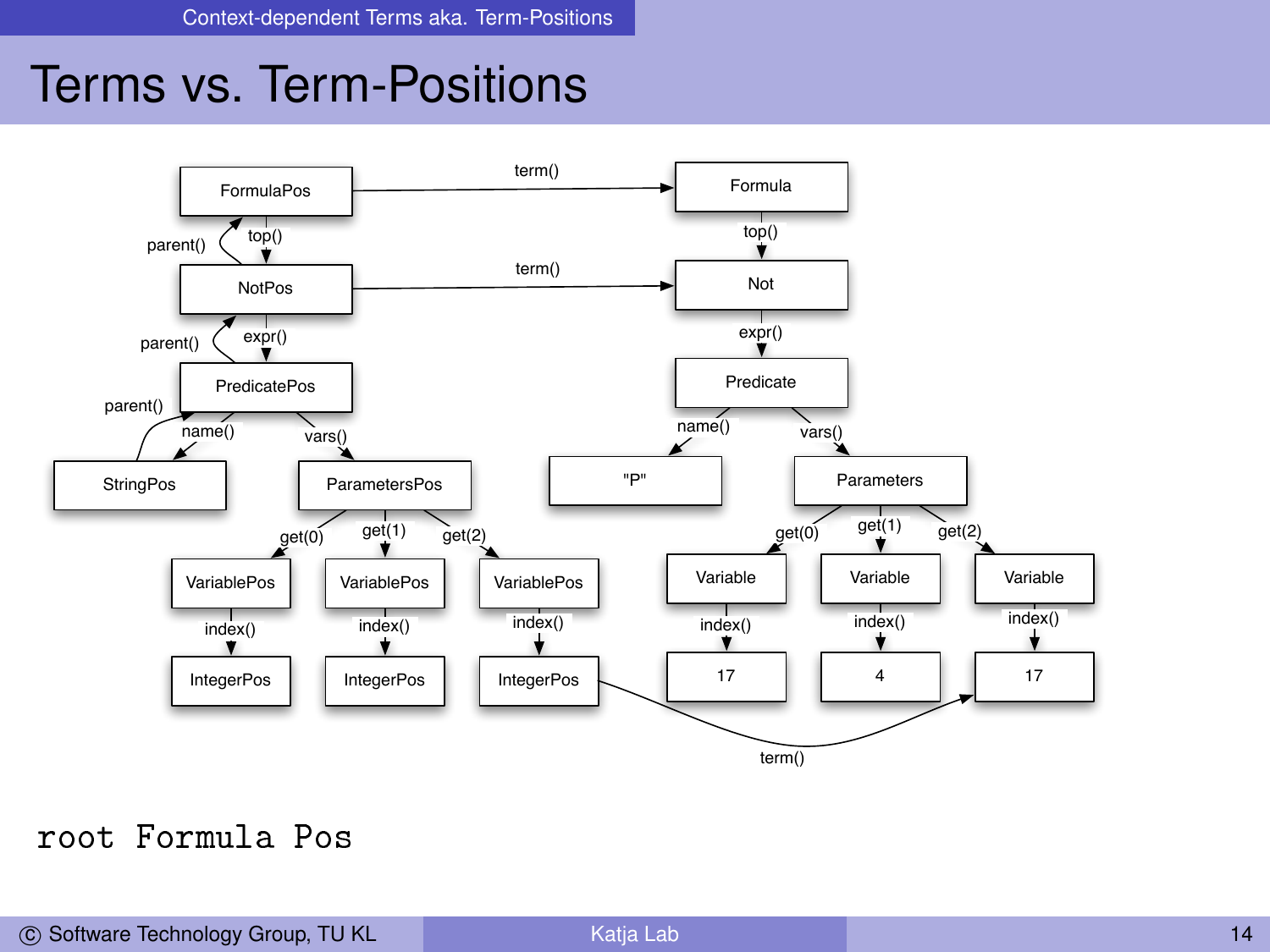# What is generated?

- a term position interface per sort
- hidden implementations
- one addition constructor method (FormulaPos)
- default visitor
- common super-type (softech.formula.Formulas.SortPos)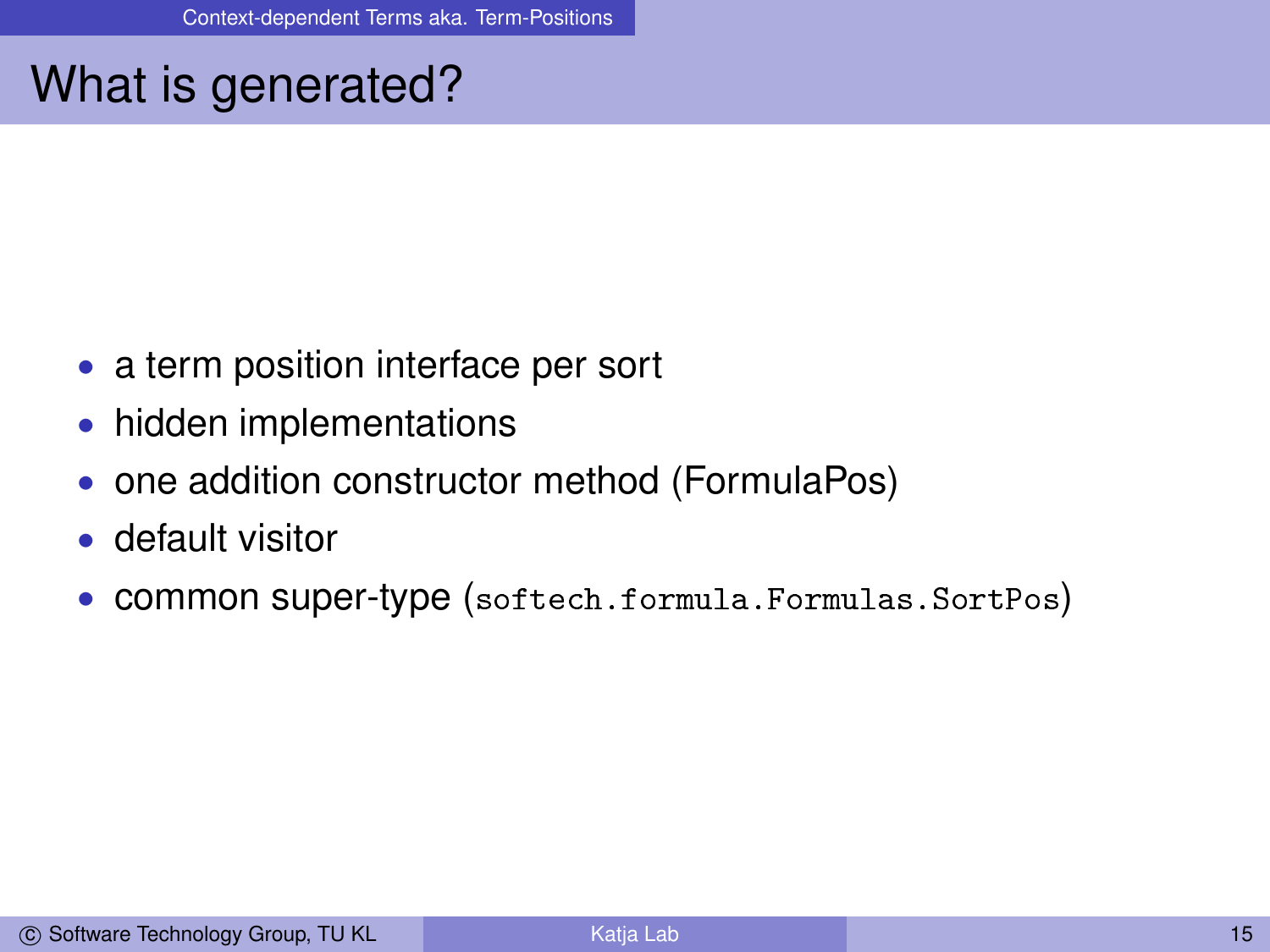#### **Visitors**

```
interface FormulaPos ... {
  class DefaultVisitor ... {
    void visitFormulaPos(FormulaPos term) { ... }
    void visitNotPos(NotPos term) { ... }
    void visitImpliesPos(ImpliesPos term) { ... }
    ...
  }
}
```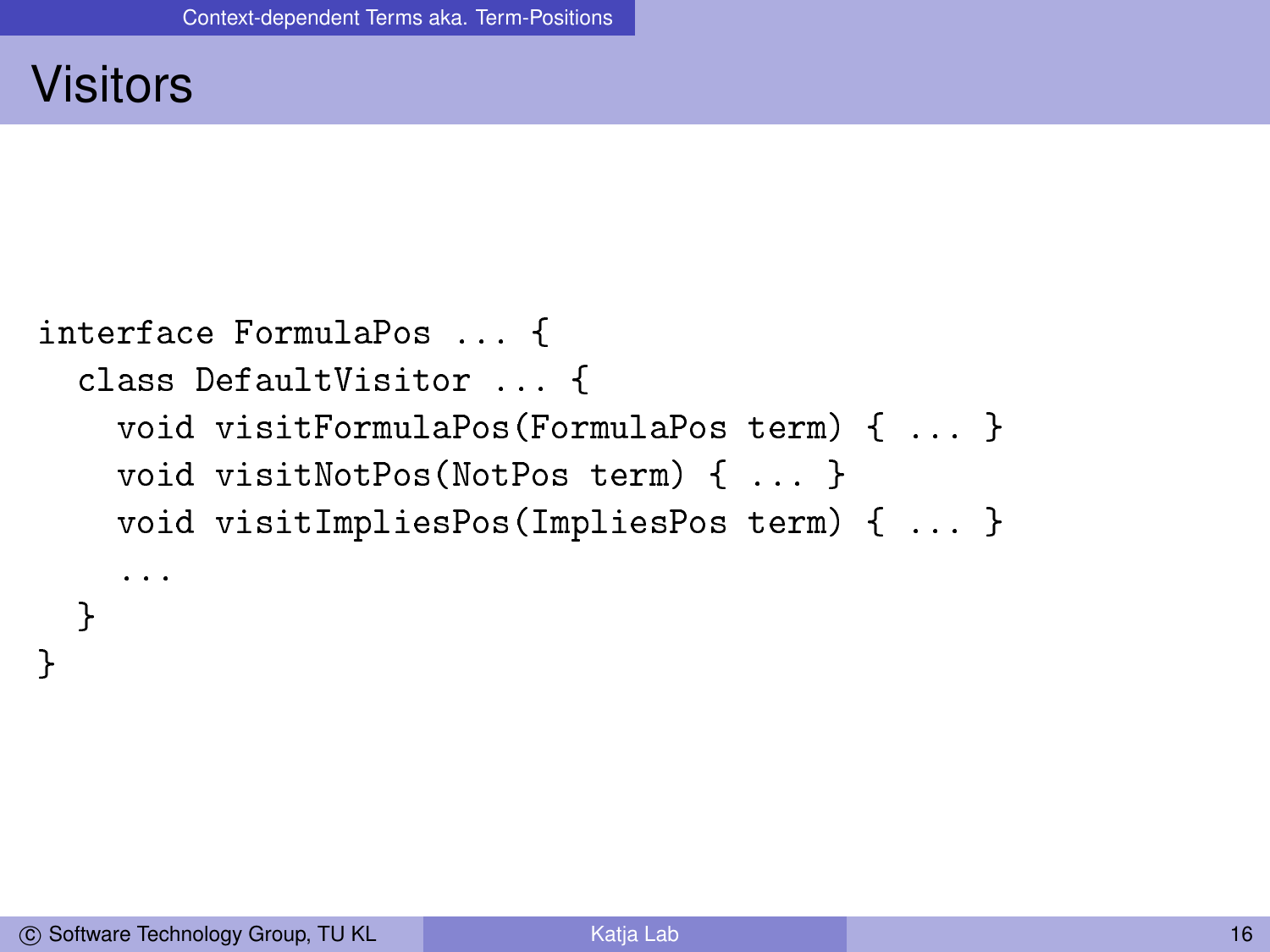

- implement a PrettyPrinter based on the Default Visitor
- decide whether to print out parenthesis based on the parent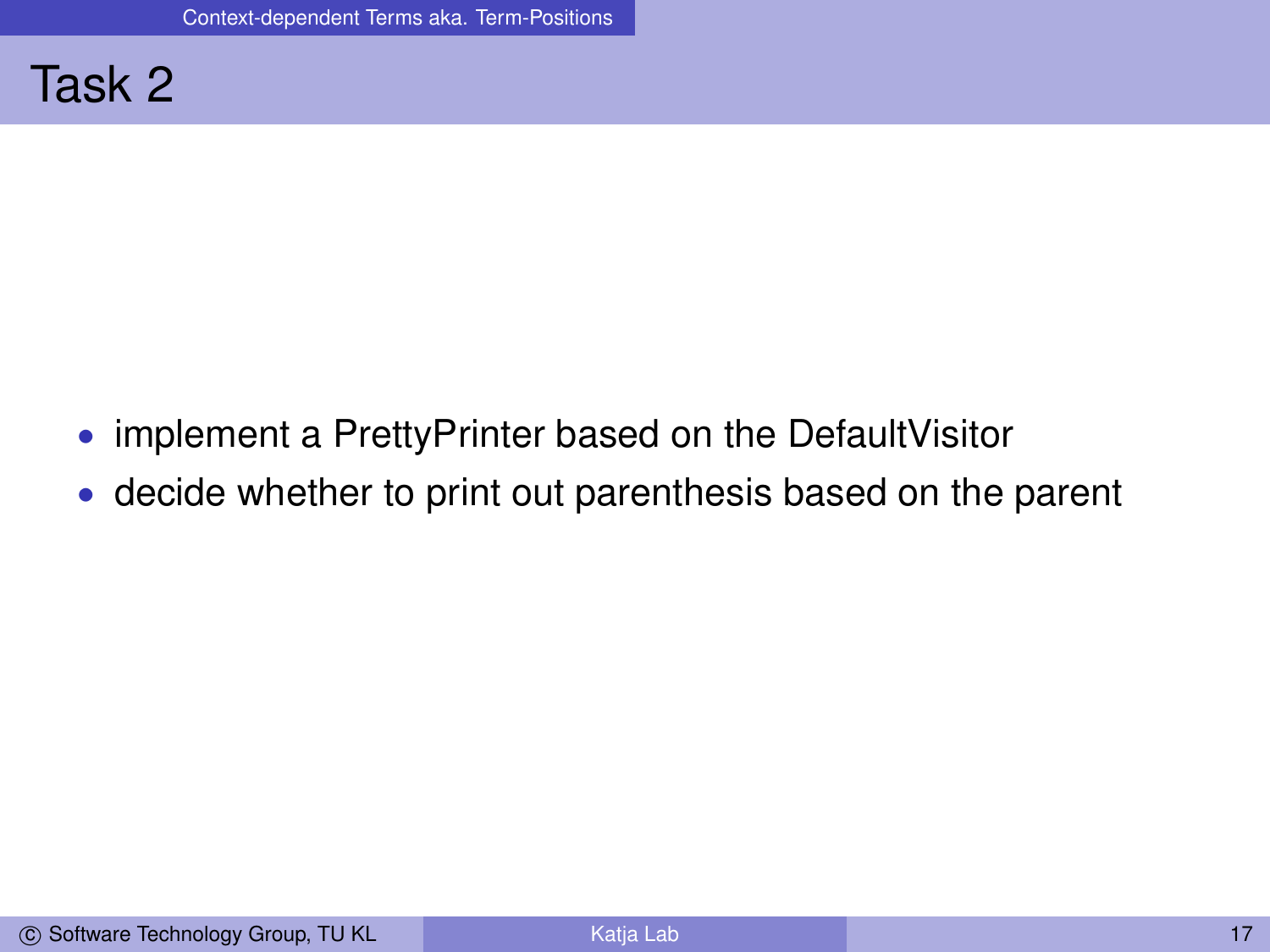# **Solution**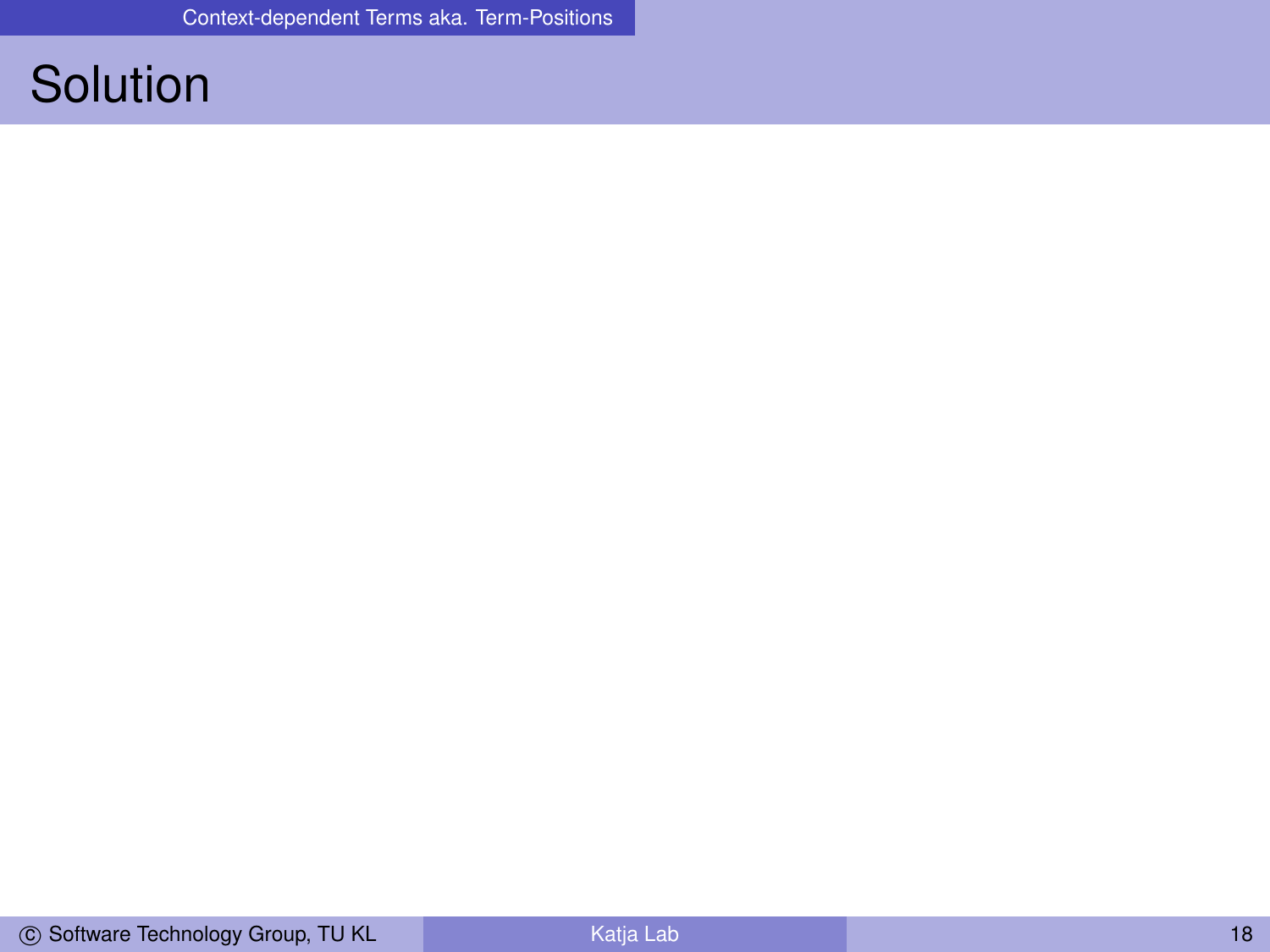# Modifying Term Positions

- every term position can be replaced by a term of equivalent sort
- immutable!
- KatjaSort<R> replace(Object o)
- sometimes you have to use . cast()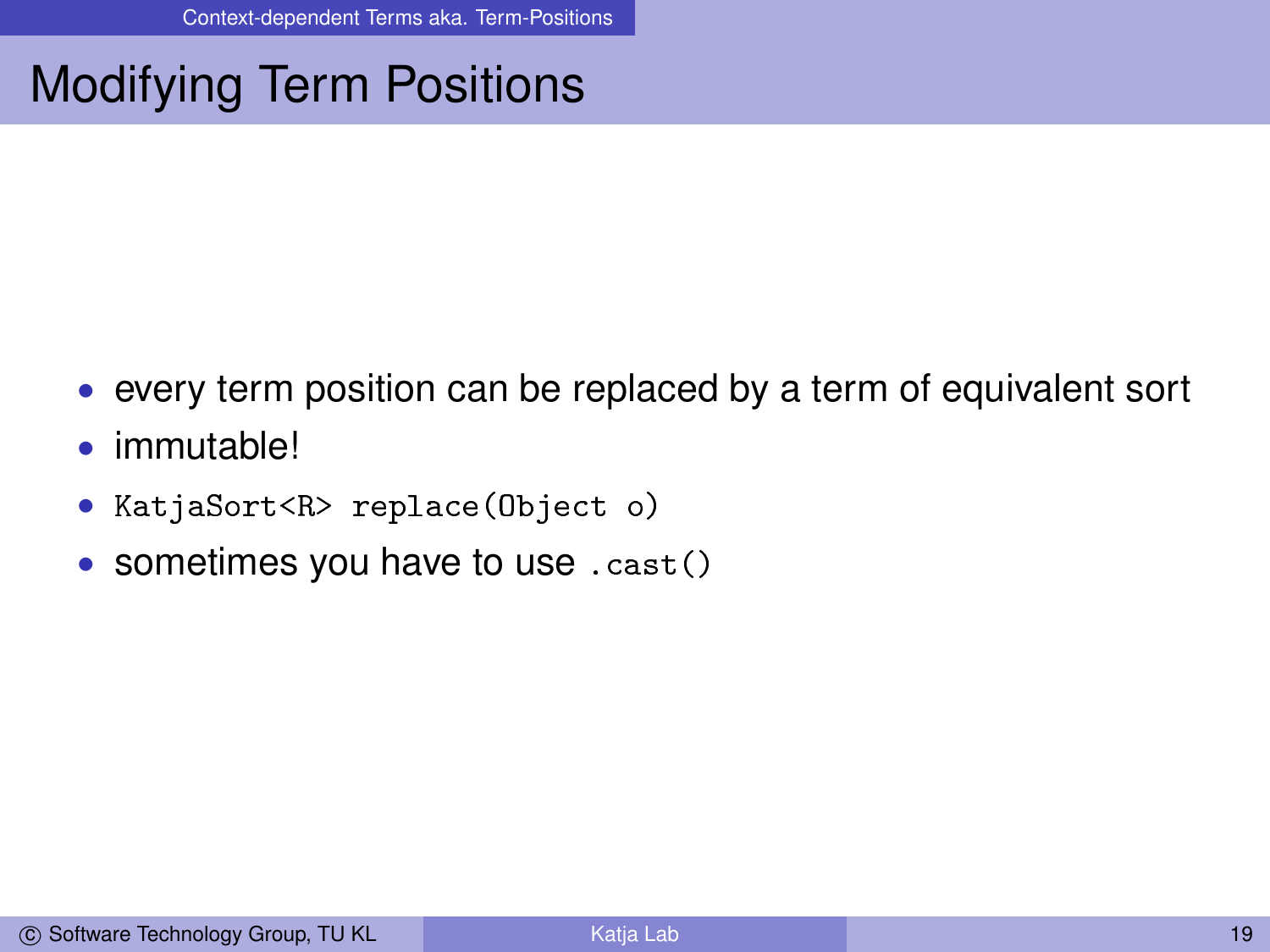### Post- and Preorder

- every position has a predrder() method, which goes to the next position in pre order
- every position has postOrder and postOrderStart methods